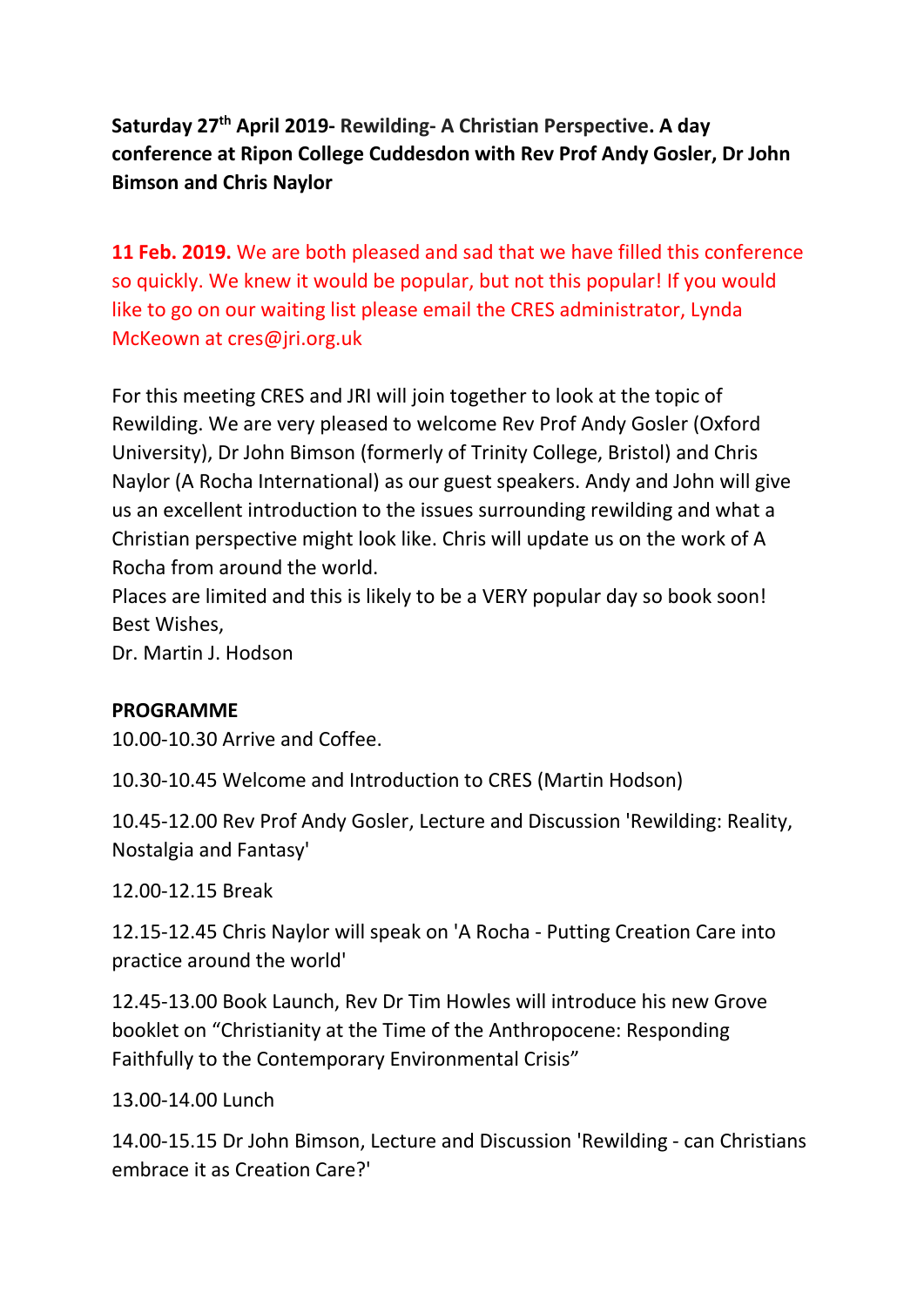15.15-15.30 CRES News 15.30-15.45 Short Service 15.45-16.00 Tea and depart.

#### **THE SPEAKERS**



**Rev Prof Andy Gosler** is Associate Professor in Applied Ethnobiology and Conservation at the University of Oxford, a position which evolved out of his work as a field ornithologist studying bird ecology in Wytham Woods and his teaching or ecology, evolution, ethnobiology and conservation for the BA degree in Human Sciences. He is employed jointly by the Department of Zoology and the School of

Anthropology and Museum Ethnography, and Fellow in Human Sciences at Mansfield College. It was through this work that he found faith, was baptised in 2000, professed as a Franciscan Tertiary in 2017, and having trained at Ripon College, Cuddesdon, was ordained Deacon in 2018. He is Curate in the Benefice of Marston and Elsfield, Oxford.



**Dr John Bimson** was Tutor in Old Testament at Trinity College, Bristol, from 1981-2015. From the 1990s he also developed and taught modules on environmental theology, and he occasionally returns to the college to lecture on that subject. He and his wife Maya now live in Mid-Wales, where John pursues his hobbies of bird-watching and writing and they both enjoy walking in the Cambrian Mountains.



**Chris Naylor** has been Executive Director since April 2010. He joined A Rocha in 1997 working, until 2009, as Lebanon Director where he co-founded the work. He oversaw the habitat restoration programme at the Aammiq marsh, the development of the environmental education project and the field research programme; identifying 11 new Important Bird Areas nationally. Prior to joining A Rocha, Chris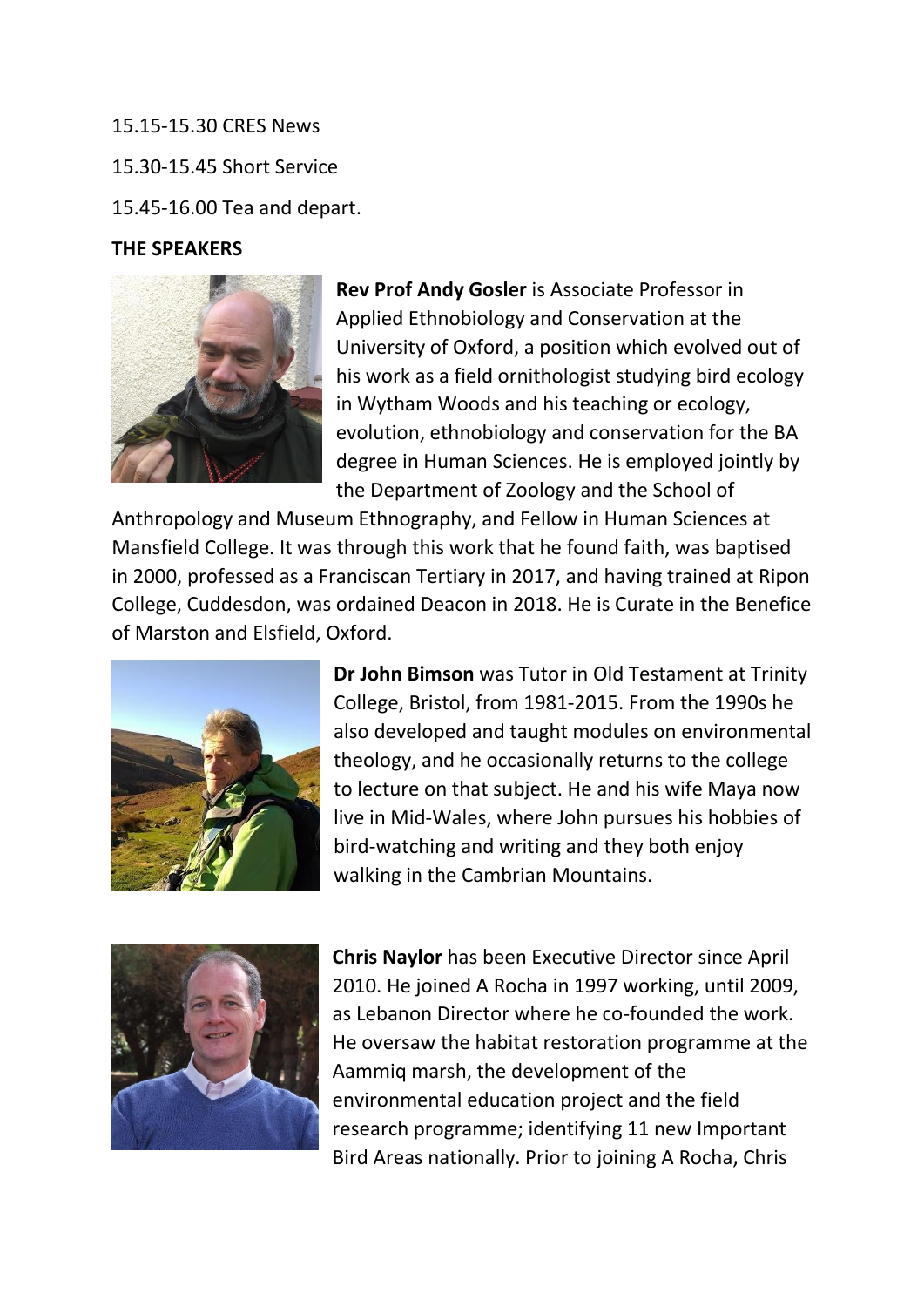had a wide experience of science teaching and schools' management in the UK and the Middle East, attending Bible College and learning Arabic (in Jordan) along the way. He holds a Master's degree from Cambridge University and a PGCE from Nottingham. He was born in 1961 and is married with three children.

## **BOOKS**

If you borrowed books from the Principal Tutor travelling collection last time, please bring them back! You can only borrow further books if you do so! The Hodsons will be bringing along some of their books for sale. There will also be a variety of other relevant literature for sale.

## **TRAVEL**

## a) By Car

Ripon College Cuddesdon (RCC) is located in the small village of Cuddesdon about 4 miles East of Oxford. The postcode is OX44 9EX, for those of you who use on-line maps. Full directions are given on the RCC web site: http://www.rcc.ac.uk/

We want to use as little carbon as possible, so sharing cars seems sensible! If you can offer a lift, or would like one, let us know and we will see if it is possible. Students and Local Tutors might benefit from travelling together- lots of time to chat!

b) By Train to Oxford Station. We will arrange lifts from the station, but allow at least 30 minutes to get out of Oxford and over to Cuddesdon. So aim to arrive before 9.30 a.m. Let us know time of arrival.

c) Both the Oxford Tube (http://www.oxfordtube.com/) and Oxford Bus Company (http://www.oxfordbus.co.uk/espress1.shtml) run many coaches out of London from Victoria station stopping at a few places in London on the way. You need to get off at the Thornhill Park and Ride just East of Oxford. We will arrange lifts if you tell us a time. Aim to be there before 9.45 a.m.

d) Emergencies on the day. Martin Hodson will base himself at RCC from about 9.00 a.m. on the day. He will turn his mobile on- 07794-631927. Note- he very rarely puts his mobile on, and messages left on it may only get picked up weeks later!! So it is not a standard route to contact Martin, but will be useful on this occasion.